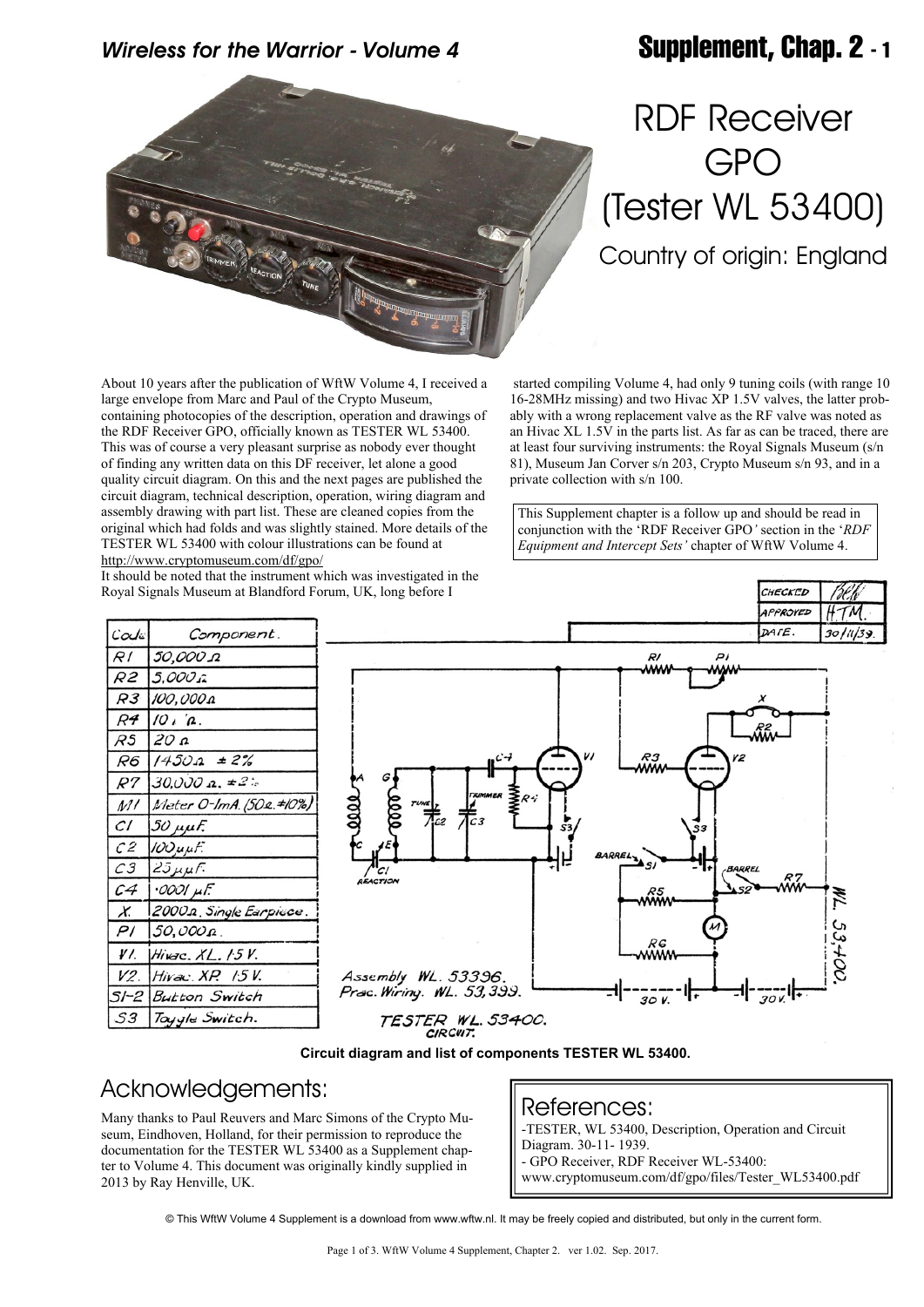## *Wireless for the Warrior - Volume 4* **Supplement, Chap. 2 - 2**

#### TESTER WL 53400

 This instrument is a small portable D.F. receiver suitable for use in the immediate vicinity of a transmitter. The receiver covers the waverange 12-2000 metres in a series of ten coil ranges. The set is in the form of a box and the coils are mounted in a series of ten interchangeable clip-on lids. The coils are about four inches in diameter and lie in the plane of the lids.

|          | <b>RANGE</b>       |                     |
|----------|--------------------|---------------------|
| Coil No. | Frequency          | Wavelength          |
| 1        | $0.15 - 0.23$ Mc/s | 2000 - 1305 Metres  |
| 2        | $0.25 - 0.36$ Mc/s | 1305 - 833 Metres   |
| 3        | $0.36 - 0.6$ Mc/s  | 833 - 500 Metres    |
| 4        | $0.6 - 1.0$ Mc/s   | 500 - 300 Metres    |
| 5        | $1.0 - 1.6$ Mc/s   | 300 - 187 Metres    |
| 6        | $1.6 - 2.7$ Mc/s   | 187 - 111 Metres    |
| 7        | $2.7 - 4.6$ Mc/s   | 111 - $65.3$ Metres |
| 8        | $4.6 - 9.0$ Mc/s   | 65.3 - 33.3 Metres  |
| 9        | $9.0 - 16$ Mc/s    | 33.3 - 18.7 Metres  |
| 10       | $16 - 28$ Mc/s     | 18.7 - 10.7 Metres  |
|          |                    |                     |

The circuit of the tester consists of a tuned reacting detector followed by a D.C. amplifying stage. The tuning is by two condensers; one marked ''Tune'' is divided into five ranges by a ''click" action on its control and each of these ranges is more than covered by 180° rotation of the second condenser marked ''Trimmer''. The reaction control is a small variable condenser and by its use the set can be brought smoothly into oscillation on any frequency throughout the complete range of coils. The ''Reaction'' knob when rotated clockwise is divided into 24 sections over 180° by a ''click''.

action and enables the control to be pre-set on any fixed frequency. When rotated anti-clockwise the click spring acts as a friction drive and enables the degree of reaction to be set with greater precision. A 0-1 mA meter with luminous scale and a single earpiece headphone are provided in the output circuit to give visual and aural results. The headphone plugs in and its disconnection does not interfere with the operation of the set. The meter is also arranged to monitor the H.T. and L.T. supplies. The H.T. gives full scale for 30 Volts and the L.T. full deflection for 1 ½ Volts. The supplies are checked with the set off, by operation of the appropriate push button switch. The loading of the batteries in the monitor condition is equivalent to normal loading with the set in use. The L.T. batteries should be changed when the voltage falls below 1.3 Volts and the H.T. battery should be changed when the voltage falls below 24 Volts. The life of the battery on continuous load is of the order of 14 hours for L.T. and 200 hours for H.T. Intermittent use should give considerable improvement to the L.T. battery life.

With the set in operation in a non-oscillating condition the standing current should in absence of any signals lie between 0.25 and 0.4 milliampere. The actual value between these limits is not critical and is adjustable by operation of the pre-set screwdriver control potentiometer P.1.

Diagrams W.L. 53,396, 53,399 and 53,400 show the layout, wiring and circuit of the tester.

#### Operation

 Check the L.T. and H.T. Voltages. Select the coil lid covering the required frequency and clip it onto the set. Plug in the headphone and switch on. Make sure the set is not oscillating and check that the standing current falls within the required limits. Tuning in the desired signal is best done with the set oscillating. Keeping the reaction control adjusted so that the meter deflection is approximately  $0.6 - 0.8$  mA. Search through the tuning ranges using the "Tune" and ''Trimmer'' controls until the heterodyne note is heard. It is useful to note the location of the required frequency in the particular coil range in use. If the signal is of sufficient strength the set can be used in a non oscillatory condition when tuning will produce a visible deflection on the meter.

 Should the set have to be used in the oscillating condition, aural results only will be obtainable, in this case it is preferable to work with minima in the usual D.F. manner. The transmitter will then lie in a plane of the coils. When working on maxima using a visual signal the transmitter will lie in the plane of the coils. To reduce sensitivity the reaction control should be turned towards the ''MIN'' position, should this prove inadequate further reduction can be obtained by reducing the standing current by means of P.1. Should this still be not enough the only alternative remaining is to work with minima instead of maxima.

*NOTE: Because the original scanned pages were not very eligible, the text was retyped in MSW, and reproduced here using a different font.*

© This WftW Volume 4 Supplement is a download from www.wftw.nl. It may be freely copied and distributed, but only in the current form.